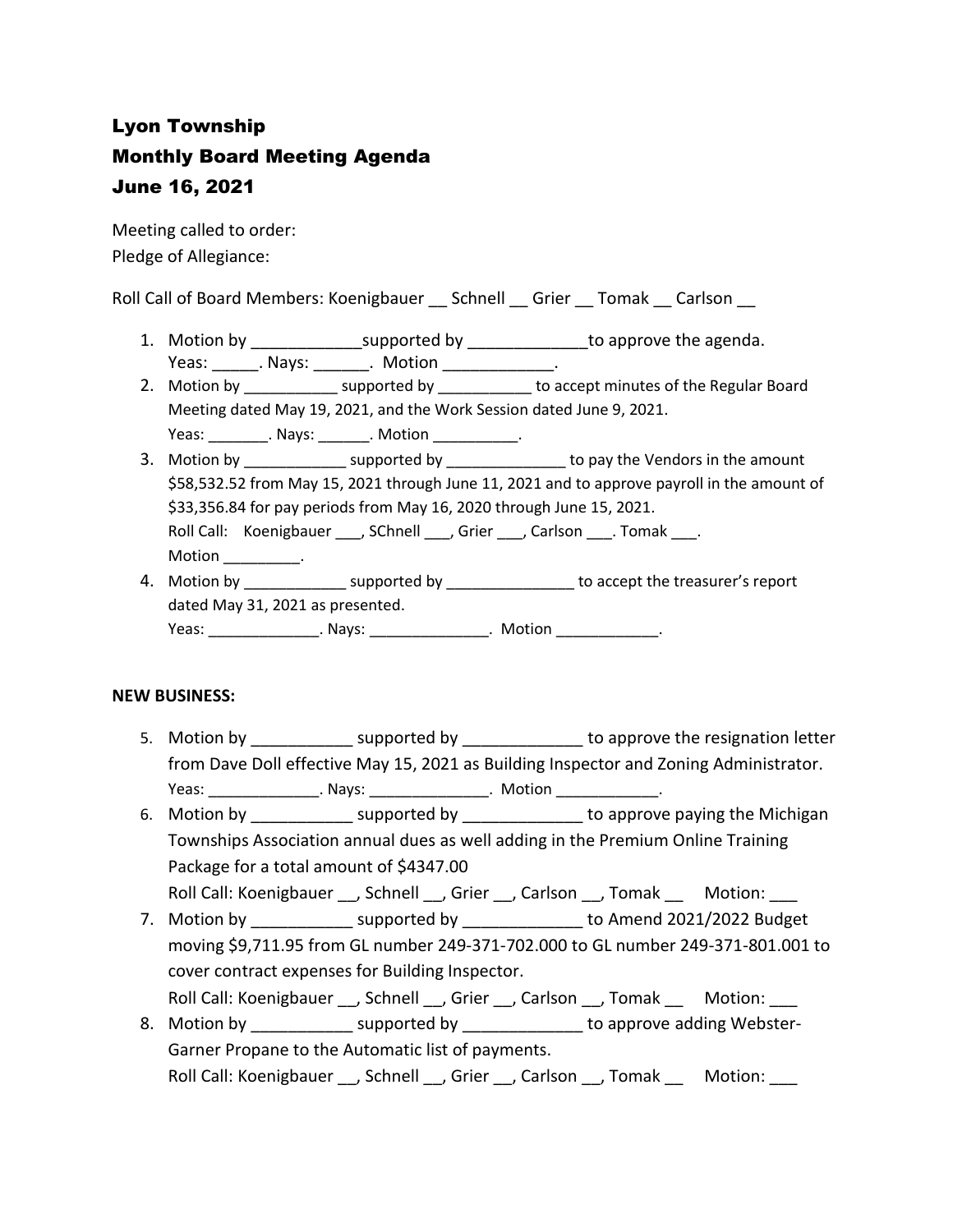- 9. Motion by supported by to approve changing the fee for "work started prior to issue of permit" for Electrical, Mechanical and plumbing permits from \$25.00 to \$75.00 effective June 17, 2021.
- Roll Call: Koenigbauer \_\_, Schnell \_\_, Grier \_\_, Carlson \_\_, Tomak \_\_ Motion: \_\_\_ 10. Motion by \_\_\_\_\_\_\_\_\_\_\_\_\_\_ supported by \_\_\_\_\_\_\_\_\_\_\_\_\_\_\_ to approve changing the fee for "work started prior to issue of permit penalty" for Building permits from \$150.00 to "a minimum of \$150.00 or 100% of the permit cost" effective June 17, 2021. Roll Call: Koenigbauer \_\_, Schnell \_\_, Grier \_\_, Carlson \_\_, Tomak \_\_ Motion: \_\_
- 11. Motion by **Example 2** supported by **Example 2** to approve the hiring of Harry Johnson for Lyon Township Fire Department as a Fire Fighter. Roll Call: Koenigbauer , Schnell , Grier , Carlson , Tomak Motion:
- 12. Motion by the supported by the approve Steve Schultz to lock all entrances to the tennis courts from 8:30pm to 8:00am Friday July 2.2021 through Sunday July 4, 2021 in an effort to stop people from lighting off fireworks in the court. Fireworks are prohibited in all Lyon Township Parks and Properties. Yeas: \_\_\_\_\_\_\_\_\_\_\_\_\_\_\_\_\_. Nays: \_\_\_\_\_\_\_\_\_\_\_\_\_\_\_\_. Motion \_\_\_\_\_\_\_\_\_\_\_\_\_\_.
- 13. Motion by \_\_\_\_\_\_\_\_\_\_\_, supported by \_\_\_\_\_\_\_\_\_ to approve the updated Lyon Township Pavilion Rental form, along with the addition of a \$50.00 security deposit, as presented.

Roll Call: Koenigbauer \_\_, Schnell \_\_, Grier \_\_, Carlson \_\_, Tomak \_\_ Motion: \_\_\_

- 14. Motion by \_\_\_\_\_\_\_\_\_\_\_, supported by \_\_\_\_\_\_\_\_\_ to approve Fire Chief Cleeves to purchase an Autoloader for Ambulance 632 from Stryker Manufacturing and installed by CSI Emergency Equipment at a cost of \$46,000.00, as presented. Roll Call: Koenigbauer , Schnell , Grier , Carlson , Tomak Motion:
- 15. Motion by \_\_\_\_\_\_\_\_\_\_\_\_ supported by \_\_\_\_\_\_\_\_\_\_\_\_ to re-appoint Bill King to the HLUA board as representative from Lyon Township for a 2 year term expiring June 30, 2023. Yeas \_\_\_\_\_\_ Nays \_\_\_\_ M \_\_\_\_
- 16. Motion by the supported by to approve the permit form for Food Vendor Trucks at Park 27, as presented.

Yeas \_\_\_\_\_\_ Nays \_\_\_\_ M \_\_\_\_ 17. Motion by **Example 2** supported by **the approve Craft Vendor Permit** 

Form as presented.

Yeas Nays M

# **CORRESPENDENCE:**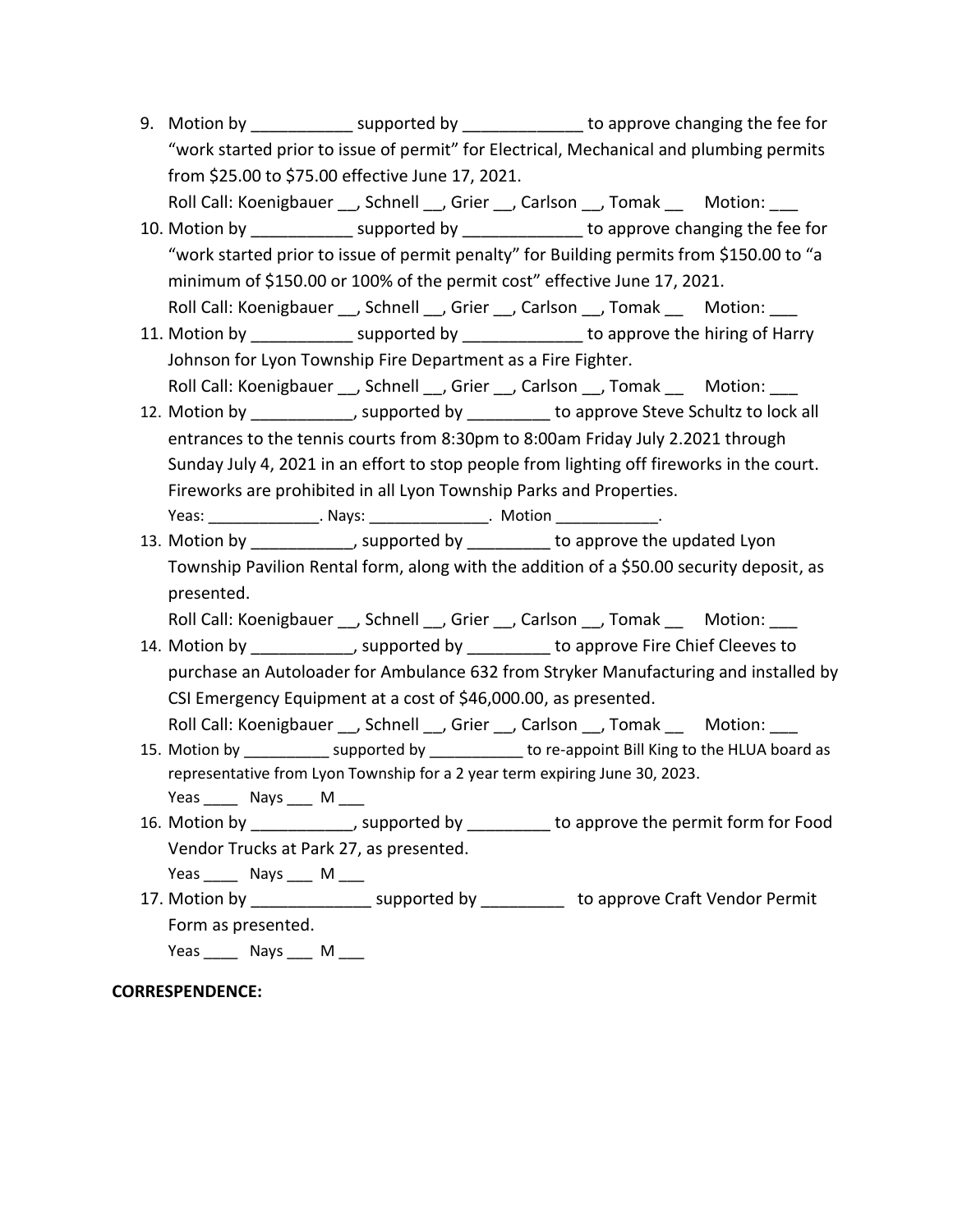#### **DEPARTMENT REPORTS:**

### **W. Cleeves:**

Fire Department:

# **Dailey:**

Cemetery:

# **Stabinski:**

Ordinance:

# **JC Holder:**

Parks:

Maintenance:

# **Carlson:**

Planning Commission:

Recreation Committee:

### **Tomak :**

Library:

### **Cook:**

HLUA:

# **Supervisor:**

Trash:

Building**:**

### **BOARD COMMENTS:**

**Supervisor Koenigbauer:**